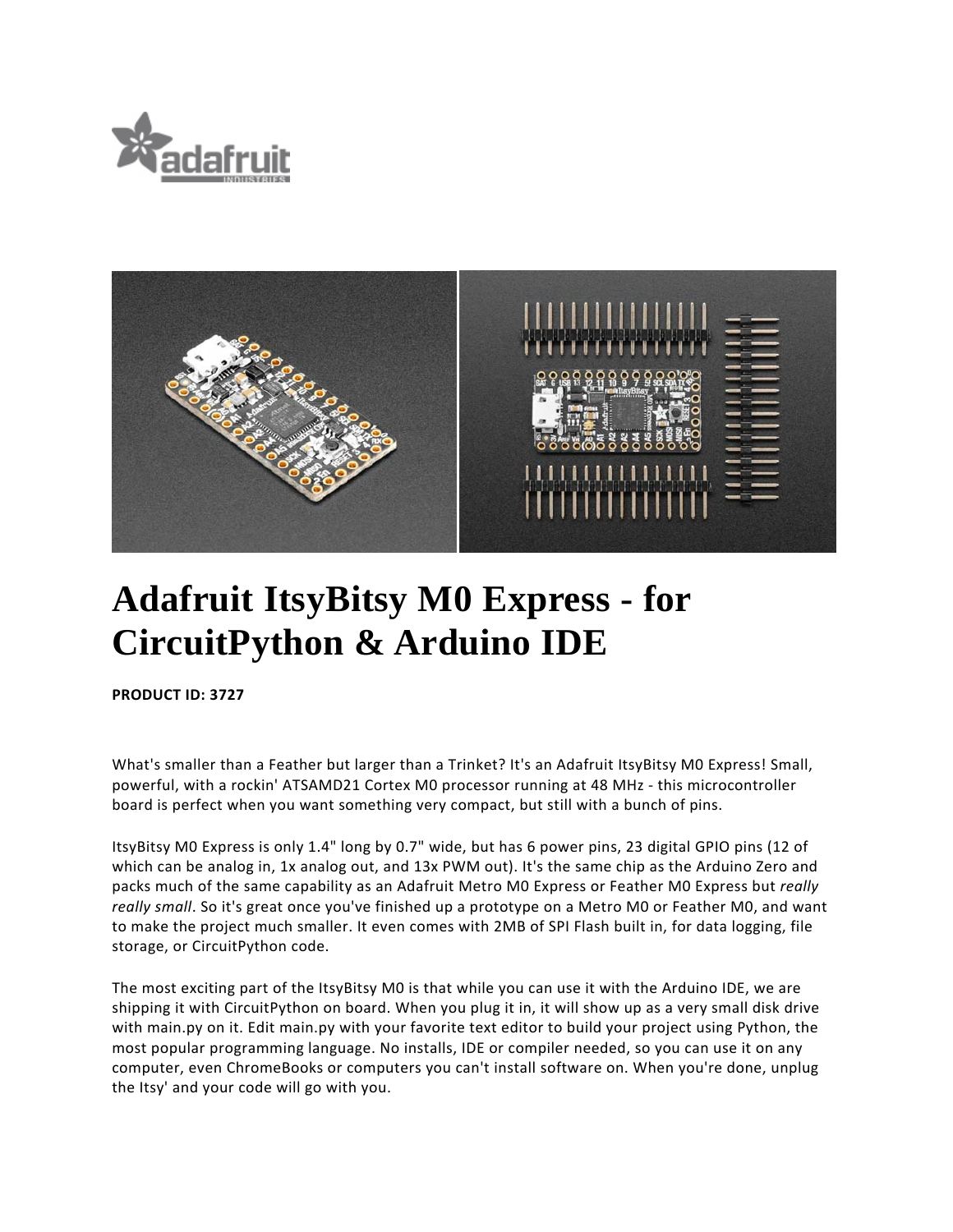Here are some of the updates you can look forward to when using ItsyBitsy M0:

- o Same size, form‐factor, and pinout as ItsyBitsy 32u4 3.3V
- o ATSAMD21G18 32‐bit Cortex M0+ with 256KB Flash and 32 KB RAM
- o 3.3V logic, 48 MHz, 32 bit processor
- o 2 MB SPI FLASH chip for storing files and CircuitPython code storage.
- o Native USB supported by every OS ‐ can be used in Arduino or CircuitPython as USB serial console, Keyboard/Mouse HID, even a little disk drive for storing Python scripts.
- o Can be used with Arduino IDE or CircuitPython
- o Built in red pin #13 LED
- o Built in RGB DotStar LED
- o Tons of GPIO! 23 x GPIO pins with following capabilities:
	- 1 x True analog output pin can be used to play 10-bit quality audio clips
	- 13 x PWM outputs for servos, LEDs, etc
	- 12 x 12-bit analog inputs
	- 8 x Hardware capacitive touch sensors with no additional components required
	- 1 x Special Vhigh output pin gives you the higher voltage from VBAT or VUSB, for driving NeoPixels, servos, and other high‐current devices. Digital 5 level‐ shifted output for high‐voltage logic level output.
	- Can drive NeoPixels or DotStars on any pins, with enough memory to drive 8000+ pixels. DMA‐NeoPixel support on the VHigh pin so you can drive pixels without having to spend any processor time on it.
	- Native hardware SPI, I2C and Serial all available
- o Reset button and pin
- o Power with either USB or external output (such as a battery) ‐ it'll automatically switch over

Each order comes with one assembled and tested ItsyBitsy M0, with header that can be soldered in for use with a breadboard. ItsyBity M0 comes with CircuitPython & example code programmed in, but you can replace the code with Arduino if you like

So what are you waiting for? Pick up a ItsyBitsy M0 today and be amazed at how easy and fast it is to get started with CircuitPython!

## **Technical Details**

Product Dimensions: 36.0mm x 17.8mm x 4.3mm / 1.4" x 0.7" x 0.2"

Product Weight: 2.7g / 0.1oz